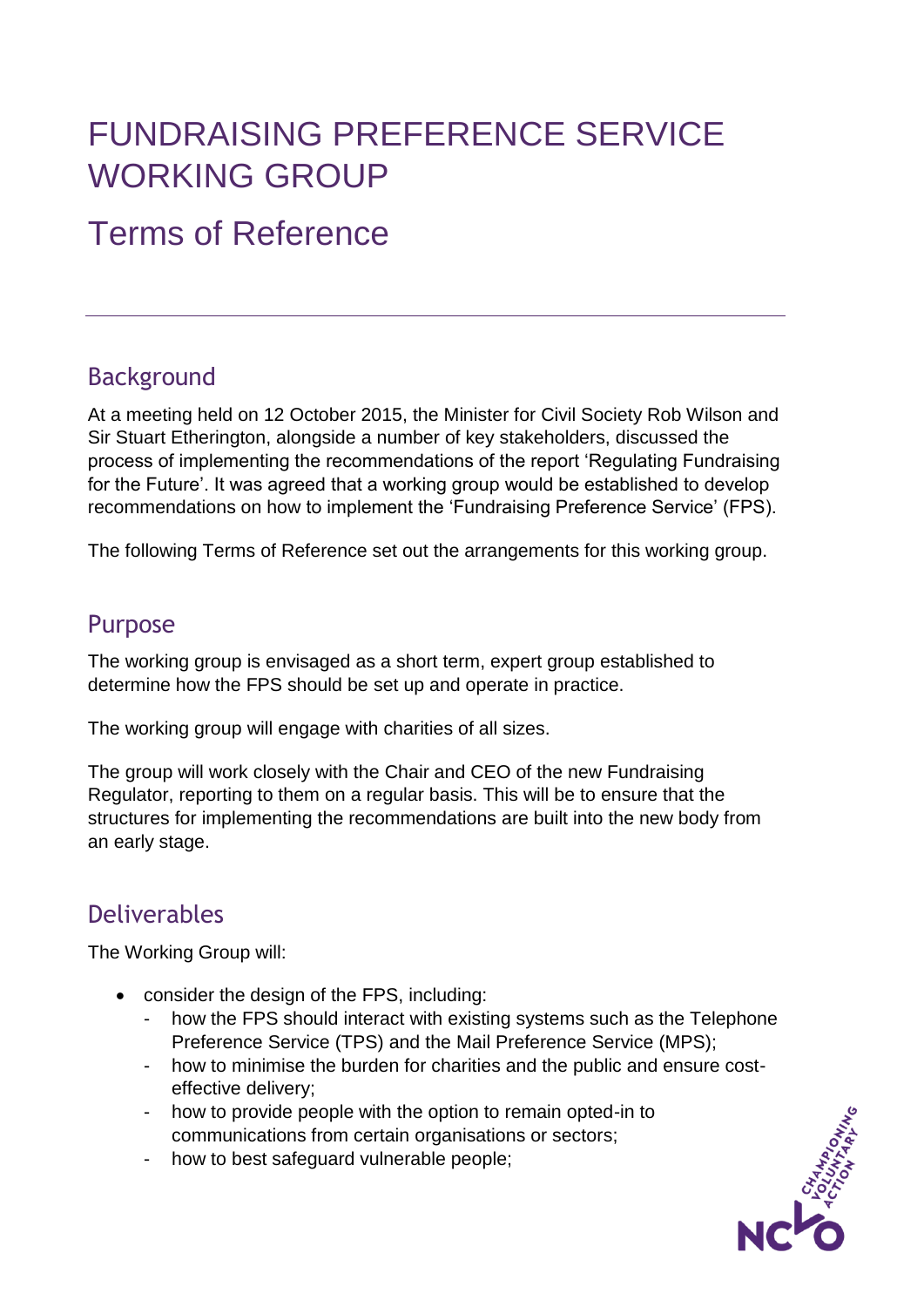- how to protect small charities from additional regulatory burdens by, for example, introducing an exemption below a certain income.
- propose solutions to all aspects of the practical implementation of the FPS, including but not limited to:
	- how and where it will be hosted;
	- who will be responsible for its day to day operation;
	- user experiences of the public and charities.

## Guiding principles

In its work, the group will pay particular attention to:

- giving the public greater control over their interactions with charities and genuine choice about whether and how they are approached with fundraising requests, including a simple option to completely opt out of all fundraising communications from all charities;
- the needs of beneficiaries and charities' need to ask:
- the need to protect vulnerable people and respect the wishes of the wider public;
- the importance of quarding against unintended consequences, and in particular managing the public's expectations of how the new systems will work.

### **Timetable**

The working group should aspire to finalise its recommendations by early Summer 2016, to coincide with the establishment of the new Fundraising Regulator.

In all its work, the group should consider the public's desire for tangible, timely improvement of fundraising alongside the complexity of tasks.

#### Meetings

NCVO will provide the secretariat for the Working Group.

Occurrence of meetings and other working arrangements will be agreed between the Chair of the Working Group, the secretariat, and the Chair of the Fundraising Regulator.

#### Working Group participants

The Working Group will be chaired by George Kidd, chair of the Direct Marketing Commission.